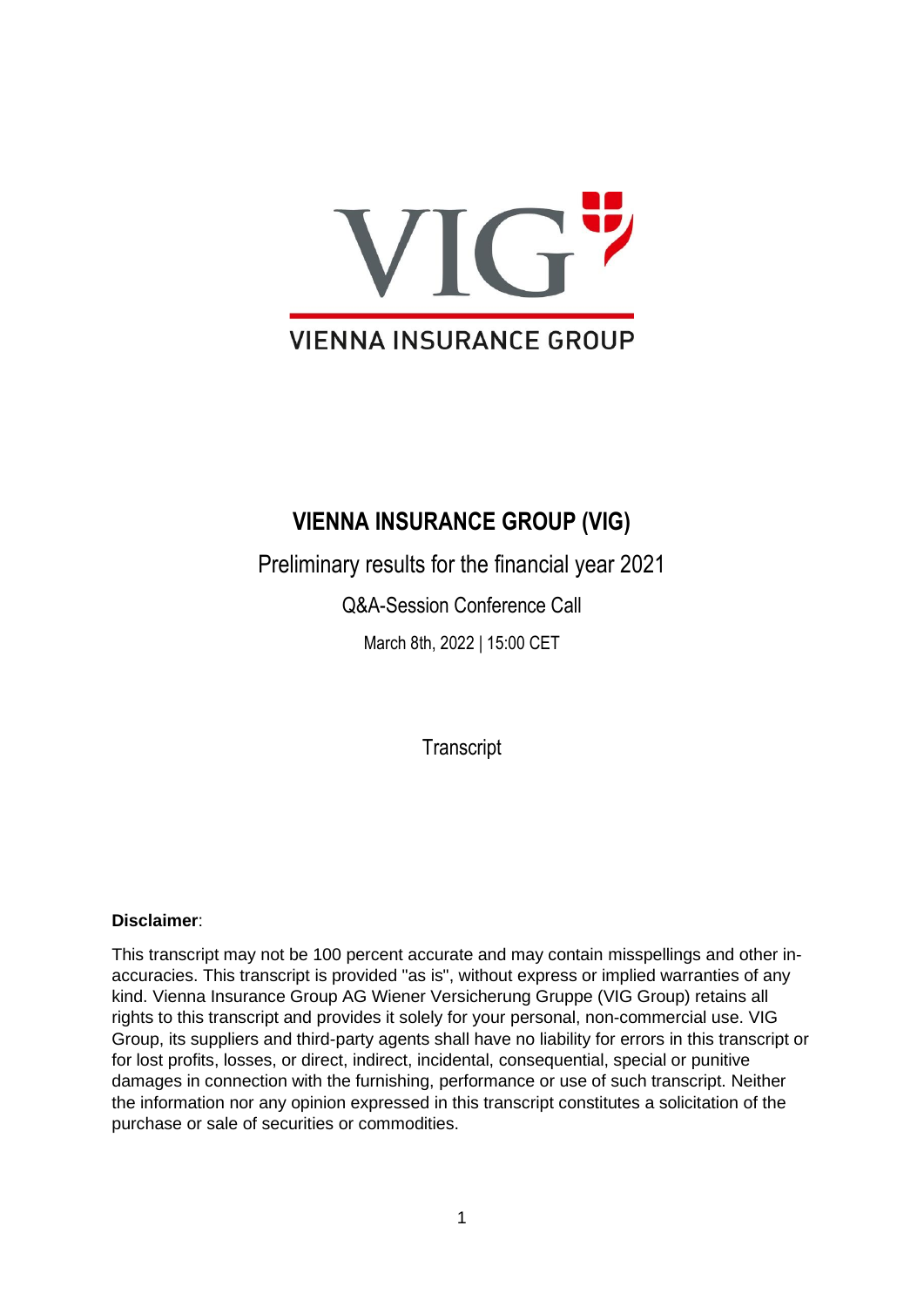| Operator              | The first question is from the line of Mr Fossard from HSBC.<br>Please go ahead.                                                                                                                                                                                                                                                                                                                                                                                                                                                                                                                                             |
|-----------------------|------------------------------------------------------------------------------------------------------------------------------------------------------------------------------------------------------------------------------------------------------------------------------------------------------------------------------------------------------------------------------------------------------------------------------------------------------------------------------------------------------------------------------------------------------------------------------------------------------------------------------|
| <b>Thomas Fossard</b> | Good afternoon, everyone. I have got a couple of questions.<br>The first one is related to your acquisition of the Aegon CEE<br>operation. It does not seem to be the case, but could you<br>specify if you're trying to renegotiate the price, given the<br>evolution of the situation in the regions? I'm probably not<br>talking of willing to walk away, given the strategic interest<br>you might have in the operation, but anything on the price<br>would be interesting to us.                                                                                                                                       |
|                       | The second question would be related to your reinsurance<br>structure. Very strong protection, as you highlighted, in<br>2021. I just wanted to better understand if the kind of €90<br>million cap on the losses you highlighted for 2021 are also<br>a good assumption for 2022? And the third question is<br>related to your combined ratio in Poland, which was pretty<br>strong in 2021. I wanted to understand what the current<br>dynamic is in the market, especially in the Polish motor<br>market, if you were seeing, I would say, more competitive<br>pressure or competition starting to ease. Thank you.       |
| Hartwig Löger         | Thank you for your question. I will start with answering your<br>first question regarding our deal with Aegon and the<br>purchase of Aegon Central Eastern Europe. I would start<br>also with the background. I think it's important to understand<br>that in our strategy, we clearly defined Hungary as one of<br>the top five markets where we are concentrated, also, to<br>strengthen our position. We have since 26 years Union and<br>out of this, we are, at the moment, number six on the<br>Hungarian market.                                                                                                      |
|                       | And it was clear for us that Hungary is a target market, also<br>in expansion, and it was clear that we are ready to invest.<br>And the negotiations with Aegon at the end of 2020 gave us<br>the chance that we can, with one step, also get a number<br>one position on the Hungarian market. Out of this, at that<br>time, the price of 830 million, including also the activities in<br>Poland, where we are also in the focus of increase of our<br>market share, and also, including Romania and Turkey, it<br>was totally fitting to our regional structure that we have over<br>the central eastern European market. |
|                       | Concerning the pricing. It was clear from the beginning that<br>we are ready to follow the market prices, which have been<br>shown in acquisitions in CEE markets before. And out of<br>that, it's important to say that the minority share, which is<br>now given to the Hungarian state by Corvinus, which is also<br>on the level of this purchase price of 830 million, which<br>shows that it was done in the right form.                                                                                                                                                                                               |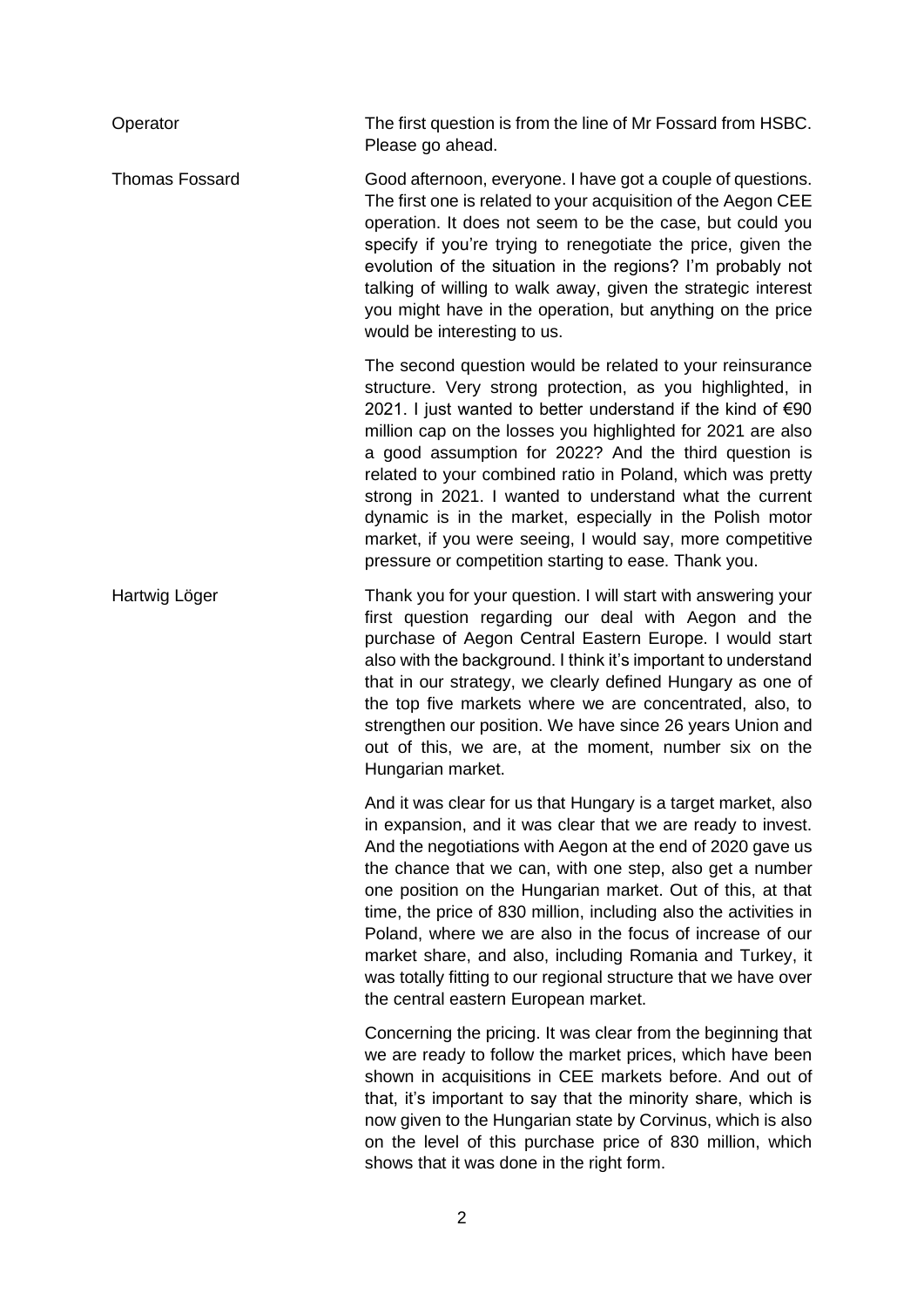| Liane Hirner          | I now take your second question regarding our reinsurance<br>structure. As you know, we still follow our conservative<br>reinsurance approach, and the net effect of the nat cat<br>events amounted to €90 million, as you mentioned. This is<br>a worst case scenario. It's nothing we expect to come up in<br>the future.                                                                                                                                                                                                                                               |
|-----------------------|---------------------------------------------------------------------------------------------------------------------------------------------------------------------------------------------------------------------------------------------------------------------------------------------------------------------------------------------------------------------------------------------------------------------------------------------------------------------------------------------------------------------------------------------------------------------------|
|                       | Your third question regarding combined ratio development<br>in Poland. The combined ratio decreased to 93.2%. This is<br>mainly due to a lower claims frequency in 2021.                                                                                                                                                                                                                                                                                                                                                                                                  |
| Operator              | Mr Fossard, have you finished your question?                                                                                                                                                                                                                                                                                                                                                                                                                                                                                                                              |
| <b>Thomas Fossard</b> | Yes, thank you.                                                                                                                                                                                                                                                                                                                                                                                                                                                                                                                                                           |
| Operator              | The next question is from the line of Thomas Unger from<br>Erste Group, please go ahead.                                                                                                                                                                                                                                                                                                                                                                                                                                                                                  |
| <b>Thomas Unger</b>   | Good afternoon. Thank you very much for taking my<br>questions. Firstly, on Ukraine. If you could describe us the<br>current status of your operations. What do you hear from<br>your companies there locally? And in general, what is<br>business like and insurance markets? What is happening to<br>policies in a situation like that in a war? Is there any relief for<br>your customers also?                                                                                                                                                                        |
|                       | Secondly, on your outlook, you've mentioned an expectation<br>of a solid operating performance. What exactly do you mean<br>by that? Are you comparing it to 2021 and you expect an<br>improvement? If you could describe what exactly you mean<br>with that operating performance and what you expect, and<br>what could the impact be for your region on the premium<br>development? Spill over effects from Russia and Ukraine?<br>What kind of development is expected for the top line in<br>2022?                                                                   |
|                       | And then you introduced the operating ROE as a new key<br>figure. Where do you see it mid-term? What level would you<br>like to reach for that indicator?                                                                                                                                                                                                                                                                                                                                                                                                                 |
|                       | Then lastly, if I could also ask if you're looking to reduce the<br>share of your bond portfolio that is exposed to Russia.<br>Thank you.                                                                                                                                                                                                                                                                                                                                                                                                                                 |
| Hartwig Löger         | Thank you for your question. I will take the first question<br>regarding the Ukraine situation and the overall situation from<br>our companies. I start with the information that we are now<br>active with three insurance companies in Ukraine, two non-<br>life companies and one life company. So, the situation out<br>of 2021 was quite stable and very successful. I also<br>mentioned today in the press conference that we had a<br>growth of 18%. The average of the last years, we've had<br>results of about ten million. But I think it's all the background |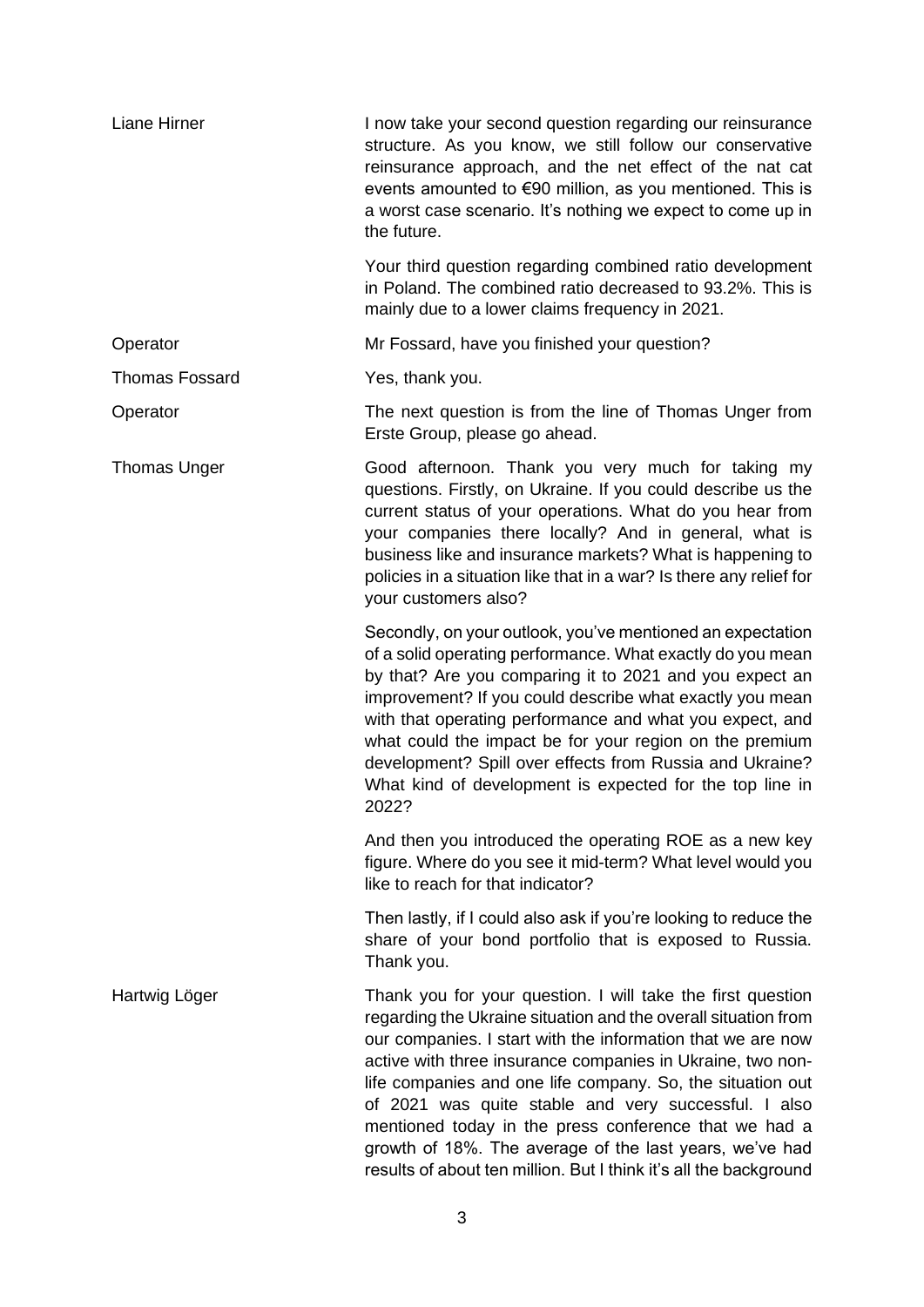today when we look to the 1,400 employees. The situation now is that of course all offices are closed, so there is no activity. It is important for all our companies that since the last years, we stopped the activities in the eastern part of Ukraine already. So, we are strongly concentrated on the western part of Ukraine.

However, of course, now the situation is that we are trying to keep on the necessary activities as long as possible, but it is tremendous what is happening on the employee side. We have a lot of families coming to Poland, Slovakia, Hungary, and sometimes Austria. We are well prepared to support them on a humanitarian basis. But the background for the business is that I think it's important to know that claims out of war actions are excluded in all activities. This is not only in P&C, but also in life. So, there will be no dramatic situation out of that to what will happen on a claims basis.

On the other side, we have some exposures coming out from investments, but this is altogether also in a volume, which is, all over, in that form, I think not so dramatic in relation to our investment portfolio in total. So, from today, we are also well prepared for the IT security. This is also a main focus we have in the business activities, and we are ready to fulfil the needs which has to be done for the clients. But of course, it's an unusual and anomaly situation that we will handle as good as possible.

Liane Hirner **I'm happy to take your second question regarding the** outlook. As you might understand, it is not possible to give any outlook for 2022. The capital markets volatilities, we can see that the capital markets are not predictable. And we see already some second order effects, very much depending on how long this crisis in Ukraine will last. So, it's not possible to give any outlook or any impact on premium development or any other KPI of our Group for the moment.

> What I would like to point out is our strong solvency ratio of 250% at year end 2021. So, we have a solid capital position, which allows us to manage this situation, hopefully, in a good way, as we have also proved in the past two years. Coming out of two years of the COVID-19 situation with this good and high Group solvency ratio proved that we were, up until now, really able to handle this challenging situation very well.

> We have introduced, coming to you third question, the operating ROE in our profit and loss statement. Beginning with this year, this operating ROE excludes non-cash impairments, like goodwill impairments, which we had in the